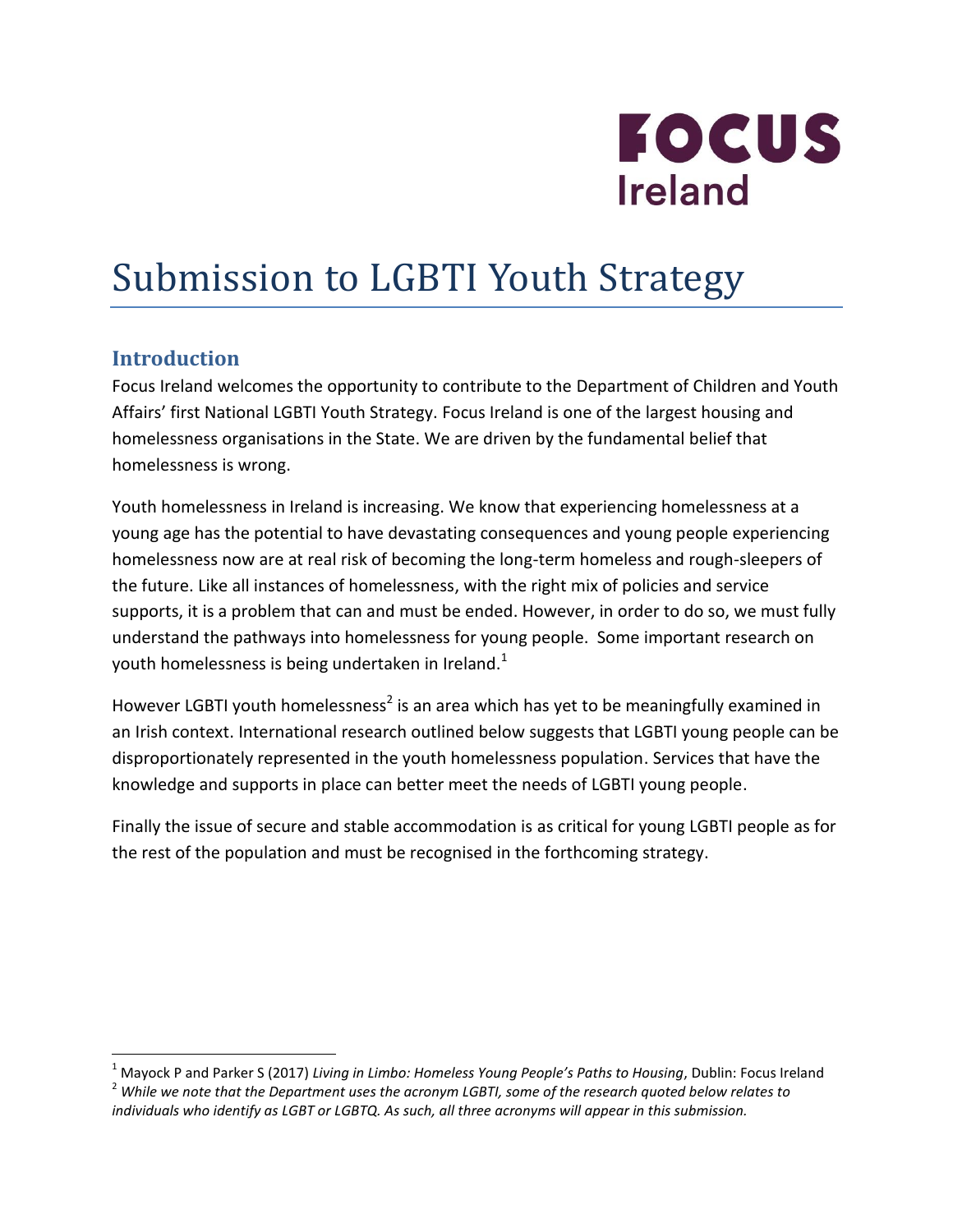# **Youth Homelessness**

The number of young people experiencing homelessness is the State has increased steadily during the recent housing crisis. The graph below shows the increase in the number of 18 to 24 year olds experiencing homelessness each month.<sup>3</sup>

In June 2017 there were 802 young people experiencing homelessness in the State, with 573 of these accessing services in Dublin. However, this figure may be a substantial underestimation, as young people are more likely to stay with friends and relatives in situations of 'hidden homelessness'.



There is very little robust information about the young people experiencing homelessness in Ireland. Qualitative research has provided some important insights into smaller cohorts, and has enabled us to analyse youth homelessness into three broad groupings: young people who grew up in the care system, young people without a care history, and young people who are parents and are experiencing homelessness with their children.

Additionally, research into the pathways of young people into homelessness in Ireland has identified 4 dominant typologies: histories of State care, household disruption and family instability, family conflict and/or violence, problem behaviour and neighbourhood stressors.<sup>4</sup>

While quantitative data on homelessness is now quite robust, our understanding of the demographic and personal characteristics of this young population is limited. Our knowledge comes from smaller-scale qualitative research. While this is invaluable in understanding the

 $\overline{a}$  $3$  Source: Dublin Region Homeless Executive monthly statistical reports

<sup>4</sup> Mayock P, Parker S and Murphy A (2014) *Young People, Homelessness and Housing Exclusion*, Dublin: Focus Ireland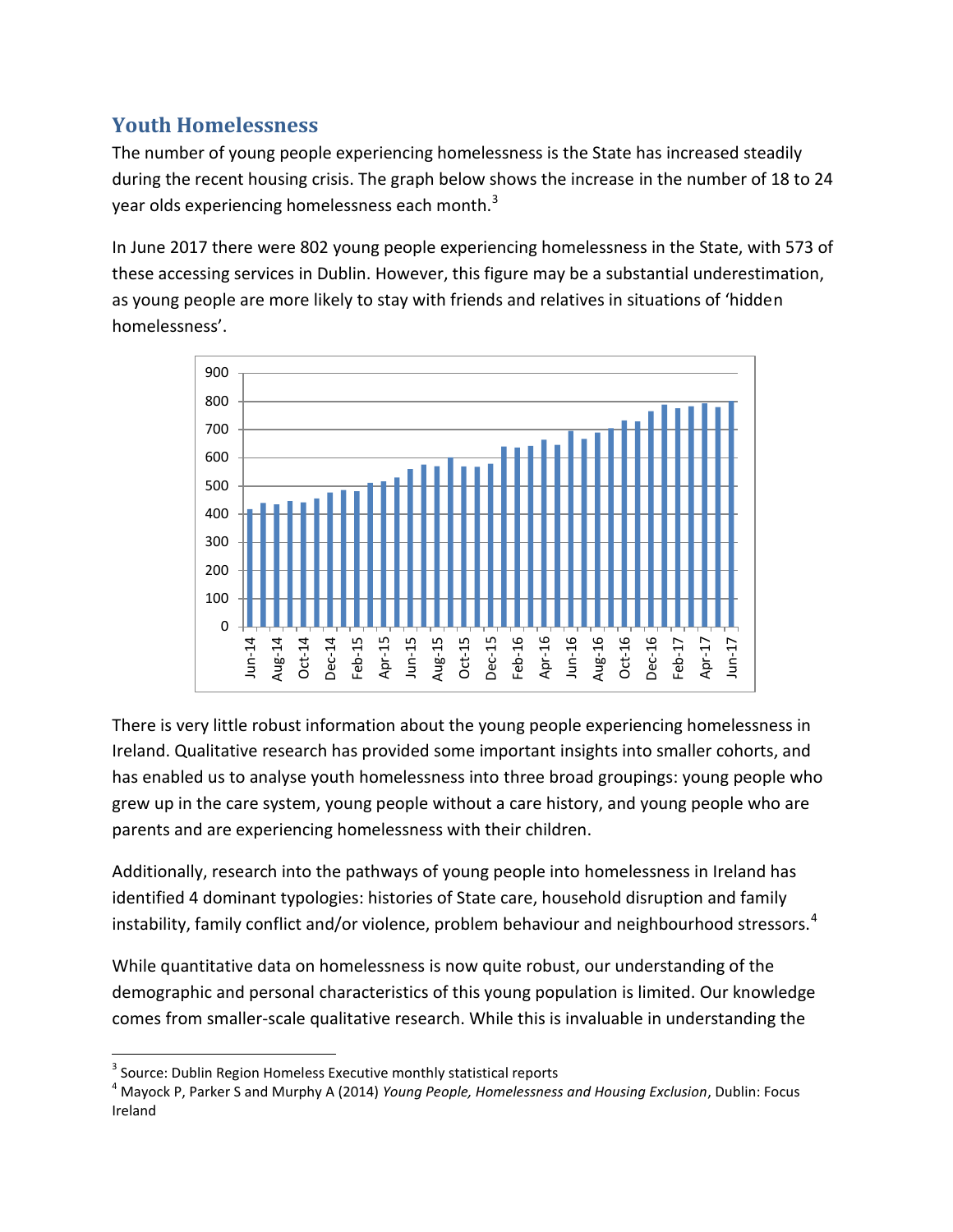complex pathways into and out of homelessness for this cohort, we are still far away from having a full picture of youth homelessness in the State.

## **LBGTI Youth Homelessness**

One area that is particularly overlooked in homeless research and advocacy is the experience of young people who are LGBTI. In *Every Child a Home: A Review of the Implementation of the Youth Homelessness Strategy* a broad "lack of understanding of the issues" of LGBT homeless youth was noted.<sup>5</sup> In 2013, Geoffrey Shannon, the Special Rapporteur on Child Protection appeared before the Joint Committee on Health and Children. In his opening statement, Dr Shannon stated that 'a targeted response is required to deal with those who are highly represented among the homeless, for example Lesbian, Gay, Bisexual and Transgender (LGBT) people'.<sup>6</sup> Research from the UK, US and Canada support his assertion.

In the US, research as shown that LGBT young people make up as much as 40% of the homeless youth population.<sup>7</sup> Research from Canada points to similar prevalence levels, with between 25% and 40% of the homeless youth population identifying as LGBTQ.<sup>8</sup> Research conducted by the Albert Kennedy Trust in the UK has estimated that LGBT young people made up 24% of the homeless youth population.<sup>9</sup> It's worth noting that the slightly lower rate UK rate may be attributable to the research methodology, which involved asking service providers to estimate the percentage of LGBT young people they work with. The US and Canadian reports used selfreported data.

## **Data Collection**

At present, no data in relation to sexual orientation or gender identification is recorded by service providers. While these matters should not impact on service provision, the lack of data makes it difficult to fully understand the scale of the issue. The Department must consider whether improved data collection processes should be introduced. This lack of data collection also means that young LGBT people are relatively invisible to most housing and homelessness services and staff may lack awareness of the issue.

## **Research**

 $\overline{a}$ 

There have been no research studies which examine the needs of this subgroup in Ireland. Focus Ireland believes that it is timely to address this gap. The LGBTI Youth Strategy should

<sup>&</sup>lt;sup>5</sup> Department of Children and Youth Affairs, 2013

 $^6$  Dr Geoffrey Shannon, Opening Statement to the Joint Committee on Health and Children, 19<sup>th</sup> November 2013  $^7$  Durso & Gates, Serving Our Youth: Findings from a National Survey of Service Providers Working with Lesbian,

Gay, Bisexual and Transgender Youth who are Homeless or at Risk of Becoming Homeless, 2012

<sup>8</sup> Abramovich, No Safe Place to Go: LGBTQ Youth Homelessness in Canada, 2012

<sup>&</sup>lt;sup>9</sup> The Albert Kennedy Trust, LGBT Youth Homelessness: A UK National Scoping of Cause, Prevalence, Response and Outcome, 2015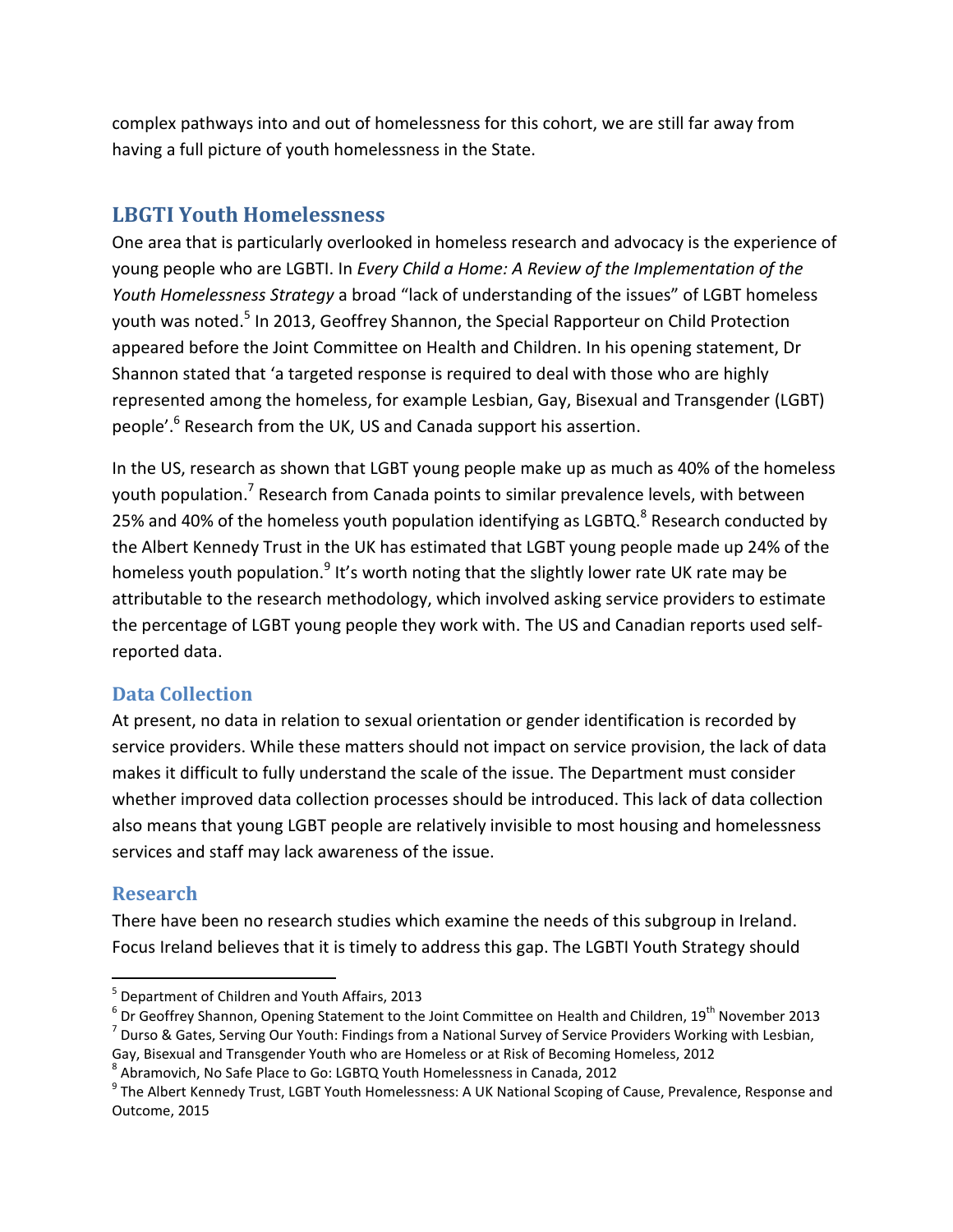commit to funding a comprehensive research project. This should involve a qualitative study with LGBT young people, capturing their experiences, opinions and perspectives of their homelessness and their interaction with services. In addition, service providers could also be interviewed to determine their understanding of the cohort's needs. Any research produced should include related recommendations.

In order to reach young LGBT people with experiences of homelessness, it is likely that the proposed research study would have to involve collaboration between homeless, youth and LGBT organisations. Focus Ireland has attempted to obtain grant funding for similar research in the past, but has been unsuccessful. We would be happy to meet with the Department to discuss our research proposal in more detail.

#### **Services**

 $\overline{a}$ 

Focus Ireland advocates for person-centred service provision for young people. While we recognise that young people's experience of homelessness can largely mirror that of older adults, young people have specific needs which must be considered in service provision. More fundamentally, young LGBT people must feel safe in accessing services, and must be certain that providers will work to tackle discrimination.

#### **Preventative Services**

The best way to end youth homelessness is to prevent young people from becoming homeless in the first place. Focus Ireland advocates for a preventative emphasis across services, but this becomes even more important when we consider the impact that periods of homelessness can have on young people.

A number of the international research studies cited above considered the pathways of young LGBT people into homelessness. In the Albert Kennedy Trust report, 69% of young LGBT people reported that parental rejection was a reason for their homelessness.<sup>10</sup> In the US study, above, 46% of respondents stated that they 'ran away because of family rejection of sexual orientation or gender identity'. 43% stated that they were 'forced out by parents because of sexual orientation or gender identity'.<sup>11</sup>

The Department should consider funding a family mediation service to support young LGBT individuals and their parents or carers. Focus Ireland developed a Family Mediation service on foot of a recommendation in research conducted by Mayock, Parker & Murphy.<sup>12</sup> The study into youth homelessness found that family breakdown featured heavily in participants'

<sup>&</sup>lt;sup>10</sup> The Albert Kennedy Trust, LGBT Youth Homelessness: A UK National Scoping of Cause, Prevalence, Response and Outcome, 2015

<sup>&</sup>lt;sup>11</sup> Durso & Gates, Serving Our Youth: Findings from a National Survey of Service Providers Working with Lesbian, Gay, Bisexual and Transgender Youth who are Homeless or at Risk of Becoming Homeless, 2012

<sup>&</sup>lt;sup>12</sup> Mayock, Parker & Murphy, Young People, Homelessness and Housing Exclusion, 2014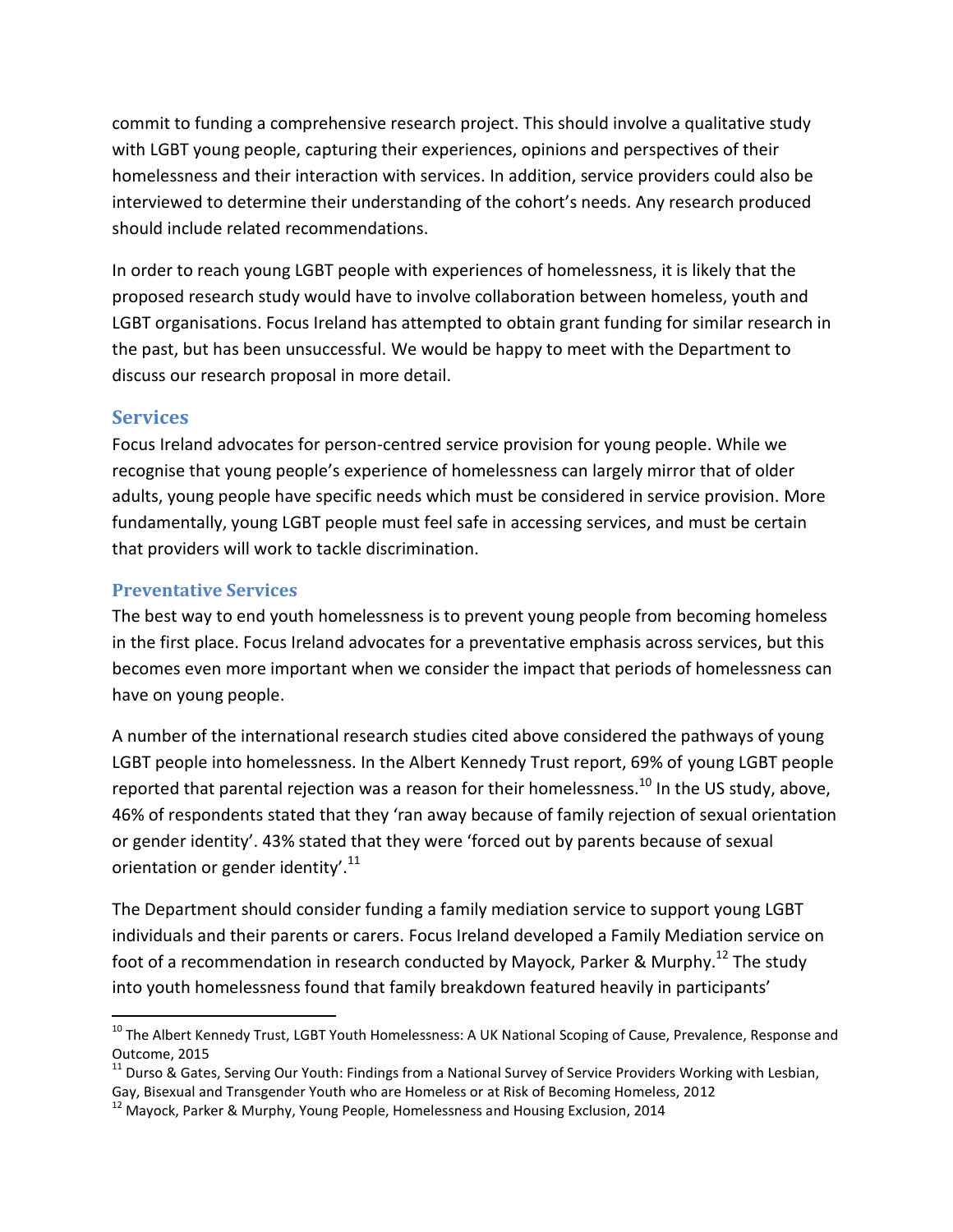pathways into homelessness. Focus Ireland is currently using external funding to provide this service, which is positively impacting young people and their families. A similar model could be used to develop a preventative service for young LGBT people at risk of homelessness.

#### **Emergency Accommodation**

Young people over the age of 18 who are homeless in Ireland are placed in adult emergency accommodation. There are very few specialist youth hostels; the vast majority are forced to reside in adult hostels. In Canada, literature on the topic shows that "LGBTQ youth are avoiding support services and shelters due to the ongoing violence and discrimination they are subjected to, which suggests that it is homophobia and transphobia that is segregating youth from much needed homeless services"<sup>13</sup>. Transgender young people face particular discrimination and may avoid emergency accommodation for this reason.<sup>14</sup>

If these findings are mirrored in the Irish experience, service providers must examine their antidiscrimination policies and must ensure that services represent a safe place for LGBTI youth. The Department of Housing previously developed guidance for housing authorities in assisting victims of domestic violence. DCYA should consider whether similar guidance could be developed for service providers in supporting LGBT young people experiencing homelessness. DCYA should also consider whether staff training is required. It is important however, that the development of any such guidance must be informed by the experiences of young LGBT people themselves.

## **Policy**

 $\overline{a}$ 

The forthcoming LGBTI Youth Strategy is an opportunity for DCYA to develop a policy document which recognises the different dimensions of young people's lives. In doing so, the Department must be cognisant of the intersectional discrimination faced by LGBT young people experiencing homelessness. In order for young people to thrive, they must have access to stable and secure housing. This is true of all young people and strengthens calls for investment in youth housing and the Housing First for Youth model. While young LGBT people experiencing homelessness may have specific needs, particularly from a preventative perspective, the majority require the same supports that any young person experiencing homelessness requires.

## **Summary Recommendations**

It is worth reiterating that the recommendations in this submission are based on research from other jurisdictions. We do not yet have the evidence base to determine the levels of need and best design of service or policy most needed in Ireland.

<sup>&</sup>lt;sup>13</sup> Abramovich, No Safe Place to Go: LGBTQ Youth Homelessness in Canada, 2012 page 46

<sup>&</sup>lt;sup>14</sup> Abramovich, "Homeless LGBT youth face discrimination, violence in shelter system", available at: http://healthydebate.ca/opinions/homeless-lgbt-youth